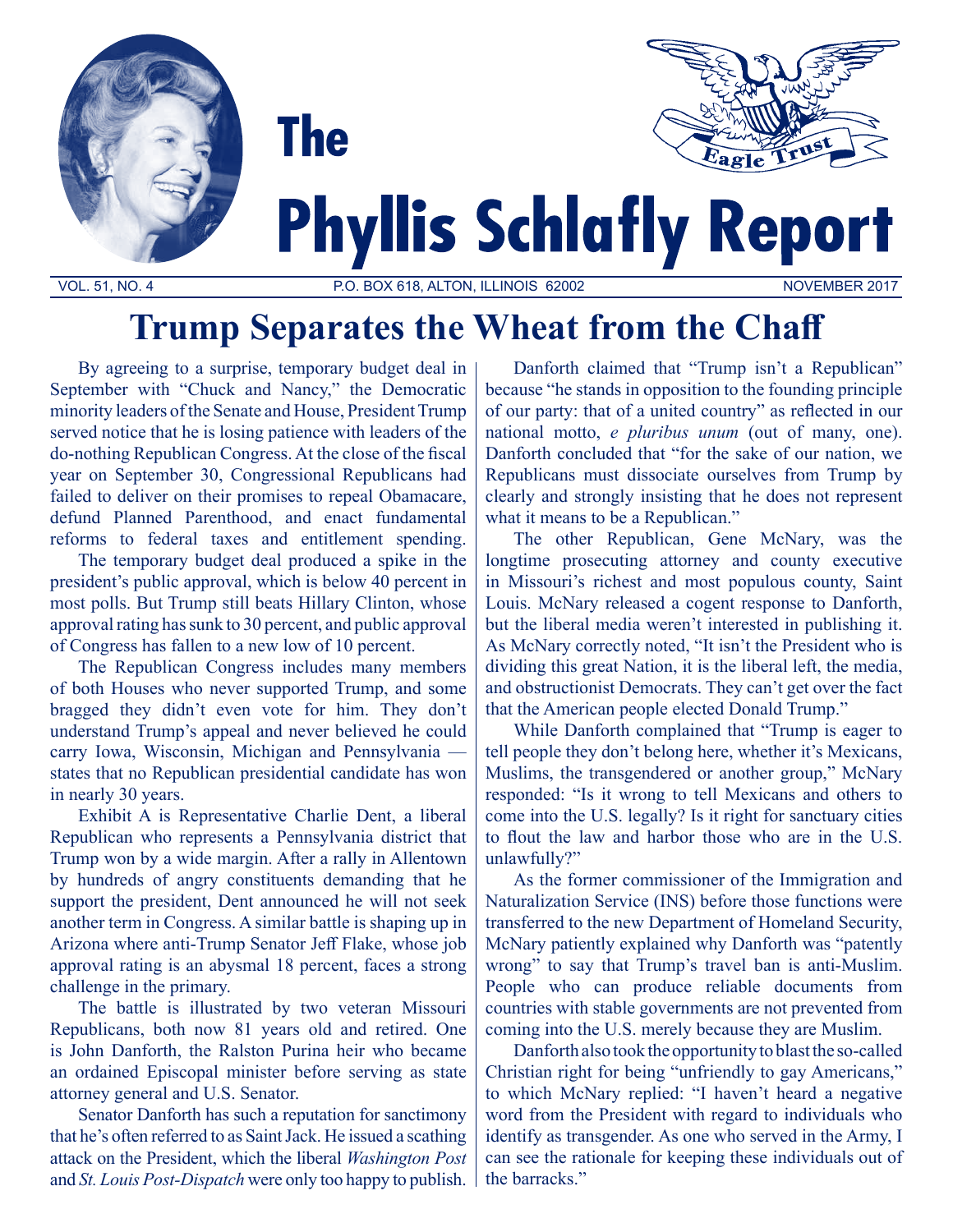Many Americans have been stunned by the speed at which the transgender issue has reached the point where even our armed forces may be forced to accommodate a tiny sliver of troubled individuals. At the Westmoreland County, Pennsylvania, county fair, a 71-year-old lifelong Democrat who voted for Trump changed his voter registration, saying, "There are two parties: one party of Americans, and another party trying to put men in women's bathrooms and perform sex changes on people at my expense!"

Gene McNary concluded his response to Senator Danforth by observing, "Trump broadened the base by appealing to industrial and trade workers who felt that the Democratic Party had deserted them. I like that. I like Trump. He is my kind of Republican."

## **Never-Trumpers' Violence Goes Unpunished**

Donald J. Trump was elected almost a full year ago. Yet like a few Japanese soldiers after World War II, there are still pockets of holdouts who refuse to accept Trump's leadership.

Some holdouts can be found among professors on college campuses, where the feminist culture remains scornful of President Trump. Other holdouts are holed up within the federal bureaucracy, where workers continue to block the agenda that Trump was elected to implement.

Pop psychologists say there are five stages of grief. First there is denial, and then anger or resistance, and beyond that there is acceptance, reconstruction and hope.

Democrats and Republican Never-Trumpers have long been in the stage of denial, as displayed by the books of Hillary Clinton, Donna Brazile, Jeff Flake, and the Bushes. Sen. Jeff Flake, facing a certain landslide defeat in his own primary due to his continuing denial of Trump, seemed finally to accept reality when he decided not to seek reelection, despite being one of the youngest senators.

The peaceful deniers do not pose a threat to our Republic, but the violent objectors do. This began on Inauguration Day, when hundreds of anarchists rioted in downtown Washington, D.C., smashing windows at McDonalds, Starbucks, and Bank of America.

The media have failed to sharply criticize the anti-Trump violence, and the Department of Justice has been slow in prosecuting it. It seems that crimes against almost anyone other than Trump supporters qualify as hate crimes, while authorities turn the other way to allow Leftists to commit violence against those on the side of our President.

When a burly man rushed toward President Trump from behind during a rally at an airport hangar in Ohio last year, as captured on national television, he was merely charged with a misdemeanor and ultimately fined

only \$250. His slap-on-the-wrist punishment of one-year probation was lifted before he served even half of it.

Hate-filled acts of violence by the Left have dominated the headlines for much of this year. In June a Bernie Sanders supporter shot up a baseball practice by Republican Congressmen, nearly killing Representative Steve Scalise and injuring five others. In September a refugee from Sudan gunned down church attendees in Tennessee, killing one worshiper and injuring six others.

When a Leftist goes on a shooting rampage and then kills himself, or is killed by a bystander, then there may not be much to prosecute. But a frightening assault against a leading conservative in the U.S. Senate, Rand Paul, has left much to prosecute in order to deter future attacks like it.

The brutal attack by an outspoken liberal against Sen. Paul was cowardly, to put it mildly. Senator Paul had been peacefully mowing his own lawn while wearing sound protectors, when his assailant sneaked up from behind him, hitting him so hard that it broke six of Senator Paul's ribs and caused lung contusions. It bloodied Senator Paul's face, too, which suggests that the assailant did not merely "tackle" Senator Paul as initial media reports described. Instead, the substantial injuries suggest that this was a calculated attempt to inflict pain on the conservative senator.

Senator Paul's assailant was a wealthy middle-aged man who, like the murderer Stephen Paddock in Las Vegas, apparently had lots of free time on his hands. Rene Boucher, aged 59, is listed by a Kentucky government website as being a retired physician who no longer practices medicine.

Like most of the other perpetrators of recent violence, Boucher is a registered Democrat who has posted rants against President Donald Trump. Boucher has advocated for gun control but apparently was just fine with an ambush of a U.S. Senator that injured him with physical violence. Boucher's attorney quickly insisted that the attack has nothing to do with politics, but the assailant has not yet publicly provided a real apology or plausible explanation for his violent ambush.

The Department of Justice spends many millions searching for non-existent crimes by supporters of Donald Trump. Meanwhile, the U.S. Senate will be without one of its finest members for some time due to this attack on him by a Democrat.

This was the second time that Senator Paul was subjected to an ambush, the first being the shooting on the ballfield near D.C. where the unarmed conservative Representative Steve Scalise was gunned down in that politically motivated ambush. Yet the Department of Justice has apparently done little to protect Trump supporters since.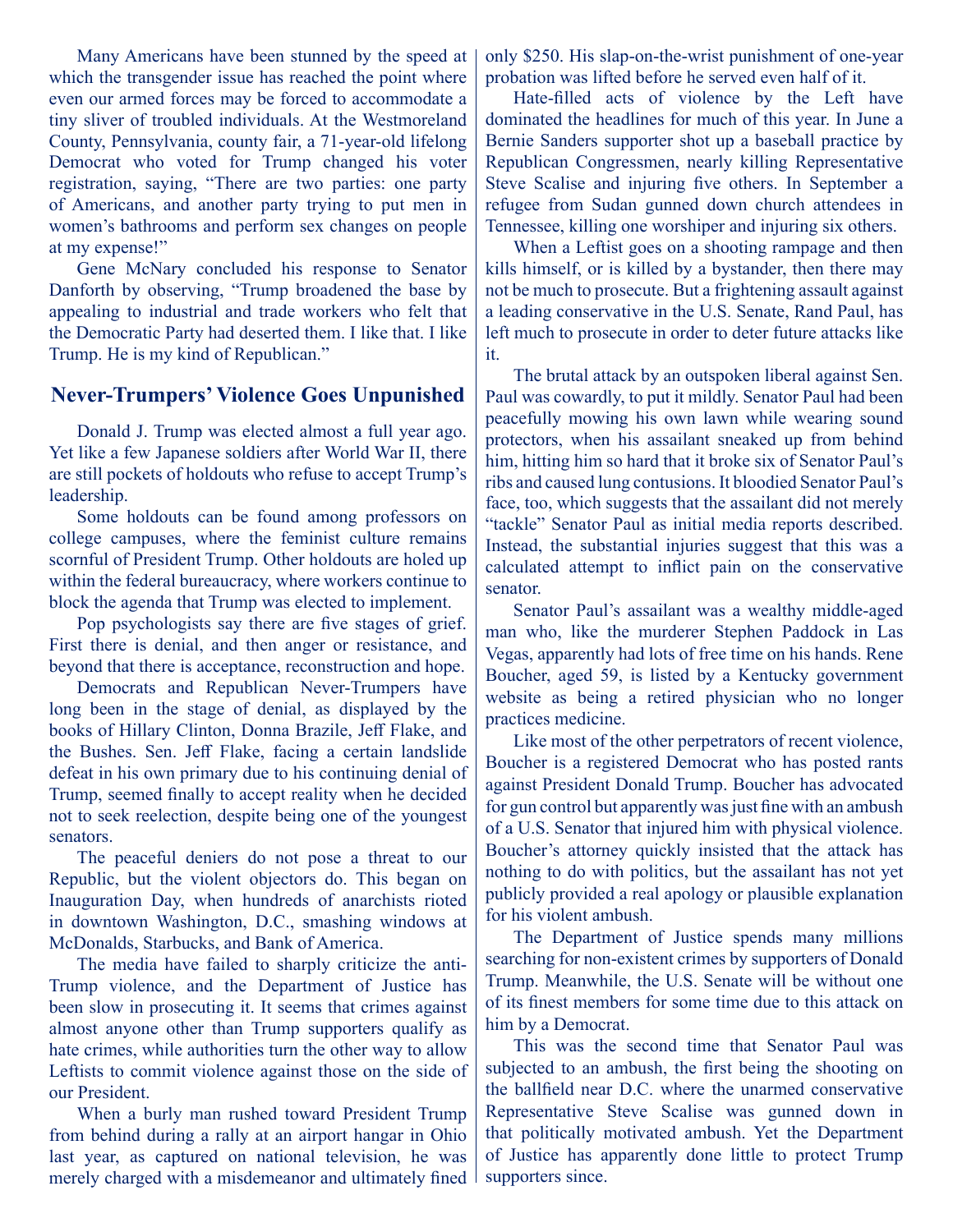Imagine the outrage if any of the above acts had been by a registered Republican against a liberal politician. There would be deafening calls for prosecution of such conduct as a hate crime, and a flurry of immediate activity at the Justice Department to deter repetition of such a crime.

## **Trump Wins with Transparency on JFK**

President Trump wins more kudos for allowing the release of the JFK assassination files. Proving again why he is a welcome alternative to the Establishment, Trump has stood up for the American people in ending more than 50 years of government cover-up of these documents.

Lee Harvey Oswald was a radical communist who described himself as a "Marxist" during his postassassination interrogation. It was widely known then that Oswald hated America so much that he defected to the communist Soviet Union, where he he even tried to renounce his American citizenship.

What is not yet known is who allowed Oswald back into the United States to pass out pro-Fidel Castro literature months before he assassinated President Kennedy on November 22, 1963. Why would the federal government allow the known America-hater to immigrate back to our country from Russia after he attempted to renounce his American citizenship?

If that question sounds familiar, then it is because the practice of letting America-haters into our country, or back into our country, has continued until recently when President Trump issued his so-called travel ban to stop the influx. Trump's travel ban is designed to cut off the immigration of people from areas hostile to the United States, despite the fact that federal courts have worked overtime to block these sensible executive orders.

Five years ago the federal government let Boston Marathon bomber Tamerlan Tsarnaev back into the United States despite being put on full notice of how much he hated our country. To this day government withholds information about the likely participation by Tsarnaev in the brutal murder of three Jewish acquaintances in Waltham, Massachusetts on Sept. 11, 2011.

Obvious clues linking Tsarnaev to the 9/11 anniversary killings were ignored by law enforcement, just as the risks posed by Lee Harvey Oswald were downplayed. After more anti-American training in foreign countries Tsarnaev was let back into the United States to carry out his bombing at the Boston Marathon in spring 2013, just as Oswald was let back in to hurt America.

Even the Warren Commission had to admit that Oswald tried to murder the outspokenly anti-communist Major General Edwin A. Walker in Dallas in April 1963, less than nine months before his assassination of JFK.

The bullet that narrowly missed General Walker in his home was traced to the same make of rifle Oswald used against JFK, and Oswald's wife admitted to her husband's attempted murder of General Walker.

The narratives preferred by liberals about the JFK assassination are that Oswald was "a 24-year-old loser who was mad at the world and wanted to make a name for himself," in the words of Minnesota federal judge Jack Tunheim, who reviewed these soon-to-be-released documents as Chairman of the Assassination Records Review Commission. But an angry-at-the-world 24-yearold merely seeking to make a name for himself does not stalk to kill a little-known anti-communist general. Similarly, Tsarnaev was not merely angry at the world or merely trying to make a name for himself when he bombed the Boston Marathon.

Judge Tunheim, after reviewing the documents, conceded that the federal government destroyed some documents after the JFK assassination, preventing the public from ever seeing them. Whether that destruction was ideological or simply to avoid institutional embarrassment may forever remain a mystery. Of course, liberals sought to downplay its significance, anxious to smear anyone who analyzes them as a "conspiracy theorist." Yet liberals are currently wasting millions of taxpayer dollars on their wacky theory that there was a Russian conspiracy that somehow interfered with the 2016 presidential election.

Wikileaks is popular because for eight years the Obama Administration did conceal information or lie about it. Despite numerous laws like the Freedom of Information Act that require the government to be transparent, Clinton and Obama routinely hid and withheld information from the public.

For example, the federal government continues to hide evidence about other potential crimes even older than the JFK assassination. More than 200 years ago Meriwether Lewis died of a gunshot wound, either by murder or suicide, after having led the marvelous Lewis and Clark expedition to explore the Northwest.

Lewis is buried in a national park owned by the federal government, and President Bill Clinton refused requests by historians and Lewis's descendants to exhume his body, probably because Clinton did not want to set a precedent that might result in the exhumation of his deceased Commerce Secretary Ron Brown, sought around the same time. The Bush Administration later approved an exhumation of Lewis in 2008, but then the Obama Administration blocked it without any reasonable justification, presumably as a favor to the Clintons.

Government will hide information as long as the public allows it. Fortunately, President Trump is siding with the public.